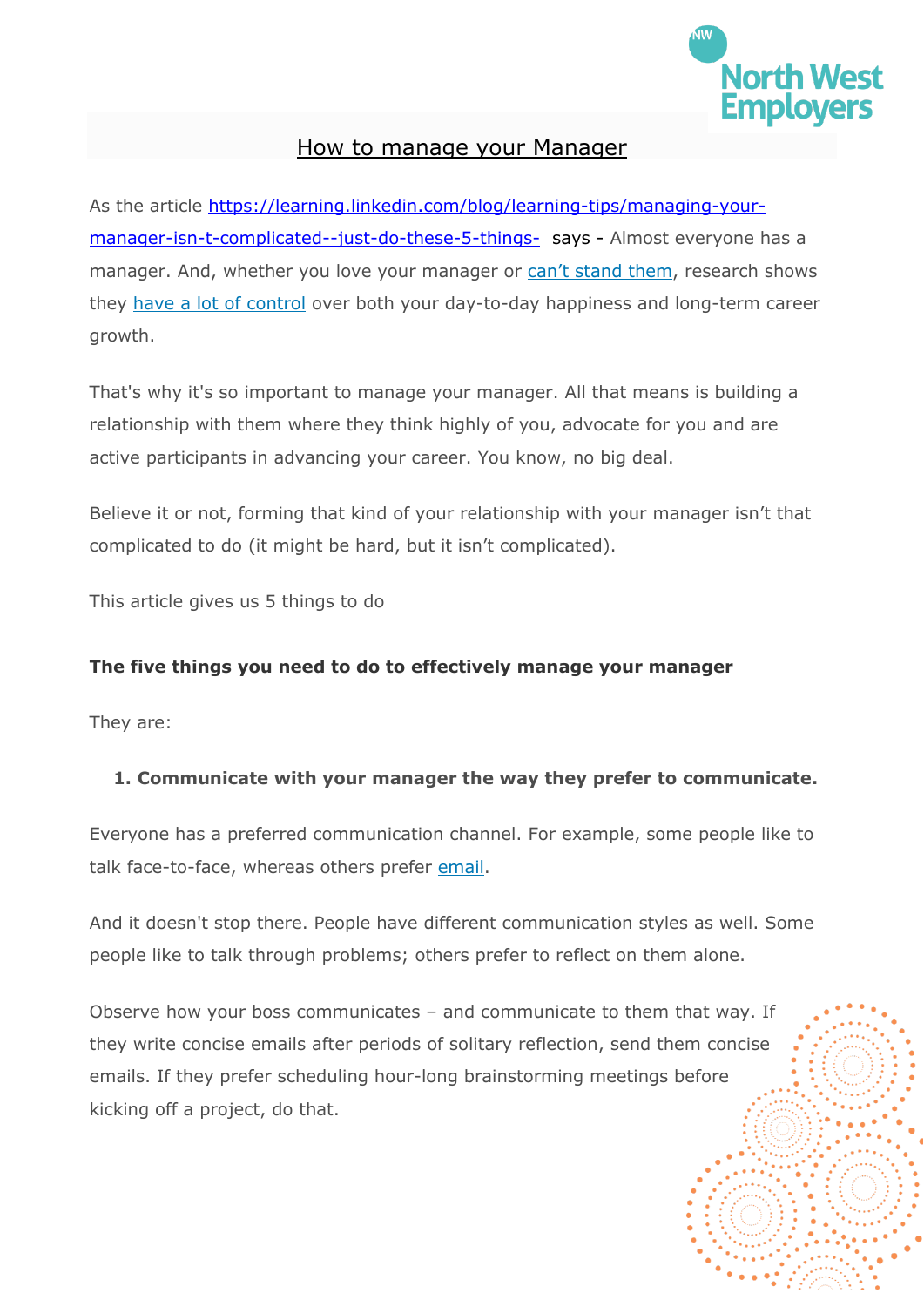

"Whatever (your manager's) preferences, pay attention," [Dewett said in his course.](https://www.linkedin.com/learning/management-tips-weekly?trk=lilblog_1-22-18_managing-your-manager_tl&cid=70132000001AyziAAC) "Know them. And use them. The more you communicate in a manner that aligns with their natural preference, the better they will hear and process everything you're trying to say."

# **2. Be tightly aligned with your manager on their expectations for your performance.**

This means understanding how you are being judged by your manager. For example, if you are in sales, maybe it isn't just about the number of sales you close. It's also about the size of those deals, the length of those deals or the companies you are making deals with.

How do you stay aligned here? Communication. Dewett recommends touching base at least once a week with your manager on what they are looking for from you and how they believe you are doing in those areas.

## **3. Know what your manager's goals are.**

It isn't just enough to know how you are being judged. The smartest employees also know [how their manager is being judged](https://learning.linkedin.com/blog/learning-tips/questions-ambitious-employees-should-ask-their-boss) and execute on that.

For example, say you work in finance and your job is to crunch numbers and make projections – you are being judged on how accurate your projections are. But you know your manager, and the department as a whole, is also being judged on efficiency.

So, yes, ensure your projections are accurate first-and-foremost. But also challenge yourself to look for areas in the budget where the company could be more efficient and suggest those to your boss – [that'll make you look m](https://learning.linkedin.com/blog/advancing-your-career/what-it-really-means-to-be-a-strategic-thinker)ore strategic.

**4. Perform above-average.**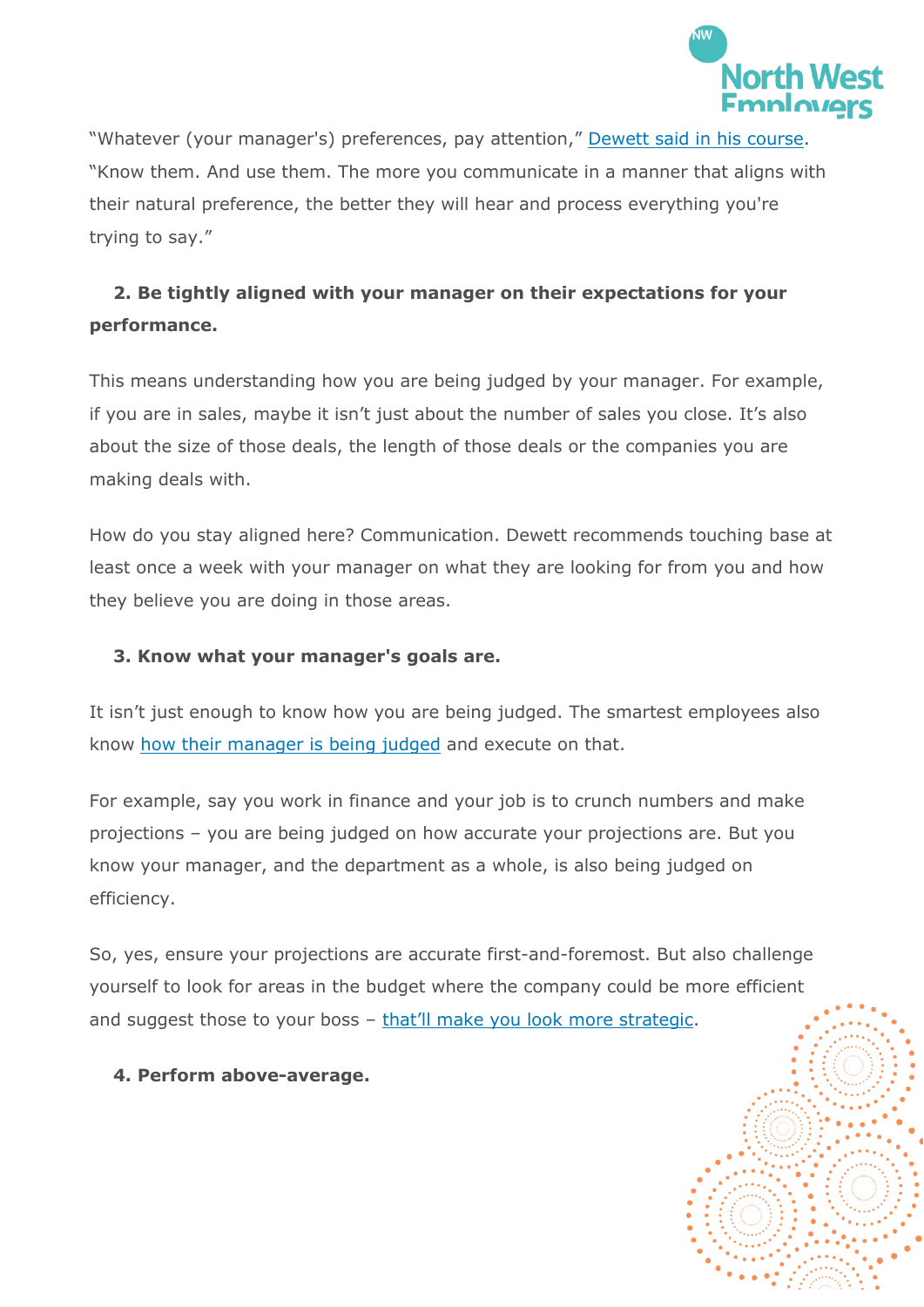

The most obvious one and the most important one – if you aren't performing aboveaverage, it's nearly impossible to effectively manage your manager, Dewett said.

But, the first three steps are so important to performing well because they determine what performing well looks like. Once you have those [goals](https://learning.linkedin.com/blog/learning-tips/most-people-are-bad-at-making-goals--here-s-how-to-do-it-right-) clearly defined, it's up for you to execute on them. If you are unable to for some reason, ask for help or seek out training to improve yourself. If you do get help and are still having trouble, it might be time to consider changing roles.

"If you wish to advance, on top of a good personality and a strong work ethic, nothing trumps the power of a clear track record of success," Dewett said.

## **5. Tell your manager about your long-term aspirations, occasionally.**

If you aren't performing above-average, skip this step. First, get your performance up, and then do this.

But here's a big reason why you manage your manager in the first place – so they can help you become the professional you want to be. Every couple of months or so (no more, no less, Dewett warned), tell your manager [what your long-term goals are:](https://learning.linkedin.com/blog/engaging-your-workforce/the-conversation-people-want-to-have-with-their-boss--but-aren-t) managing a team, moving up, perhaps moving to another department, [whatever.](https://learning.linkedin.com/blog/advancing-your-career/21-questions-that-will-help-you-determine-your-strengths--goals-)

"If you wish to advance, you must be your best advocate," Dewett said. "Don't assume the boss knows your aspirations. Talk about them."

#### **Summing it up: Managing your manager comes down to communication**

You'll notice a common thread in these five steps: [communication.](https://www.linkedin.com/learning/communicating-with-confidence?trk=lilblog_01-02-18_PULSE-Skills-Companies-Need-Most_tl) If you effectively communicate with your manager, you'll know how they are judging you and how well you are doing in those areas. They'll also know where you want your career to go, so they can help you get there.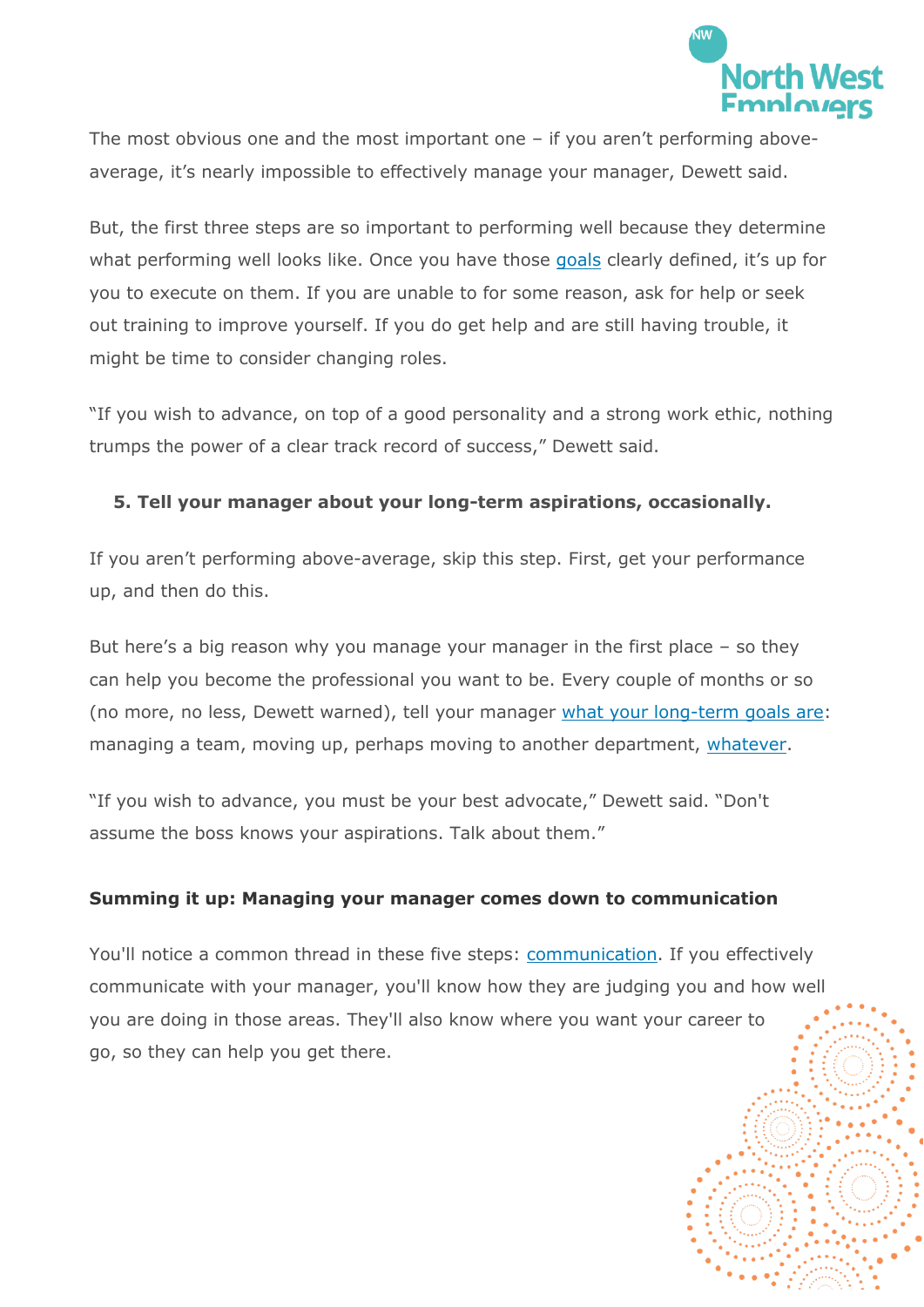

Following these five steps accomplish that. They also ensure you have a good professional relationship with your manager (even if you don't have much of a personal one) and empower you [to do fewer things, better.](https://learning.linkedin.com/blog/productivity-tips/want-to-be-irreplaceable-at-work--do-fewer-things--better)

Forbes, in 2018 reviewed the same issue and gave us, this time 10 things to do to manage our boss looking further into the issues around how to deal with the fundamental problem many people have.

#### [https://www.forbes.com/sites/lizryan/2018/01/28/how-to-manage-your-boss-ten](https://www.forbes.com/sites/lizryan/2018/01/28/how-to-manage-your-boss-ten-dos-and-donts/)[dos-and-donts/](https://www.forbes.com/sites/lizryan/2018/01/28/how-to-manage-your-boss-ten-dos-and-donts/)

Here are ten Dos and Don'ts for managing your relationship with your boss:

1. Do remember that your manager has their own fears, concerns and frustrations. Don't look at your boss as just the person who evaluates your work or who gives out raises and promotions. Look at them as a full person, with a life outside of work, career aspirations, and the wish or hope to be the best manager they can be.

2. Do try to take your manager's point of view whenever possible. Great salesperson and customer service agents take their customers' point of view. Great leaders take their team members' point of view. Great team members take their co-workers' and their manager's point of view. If you want to manage your relationship with your boss you must understand what your boss cares about.

3. Do figure out what is most important to your boss this year. What are his or her performance goals? The more you can support your boss in achieving their objectives, the better your relationship will be.

4. Do acknowledge your manager when they help you, advise you, take care of an issue for you, remember something important you hoped they would remember, and generally support you in doing your job.

5. Do express your concerns, complaints, frustrations and rants -- but in a positive fashion. Take whatever you're unhappy about (e.g., staff meeting minutes almost never get distributed) and turn it into a suggestion (What if we used the first agenda slot at next week's staff meeting to decide how we're going to distribute minutes every week?)

6. Do speak up if your manager is confused or misinformed about your role, goals, results or any other aspect of your work. Clearing up miscommunication with your boss is extremely important and will grow your muscles.

7. When your boss is a pain in the neck, don't take it personally. Most managers get almost no leadership training and very little support. They don't know how to manage their stress, and who can blame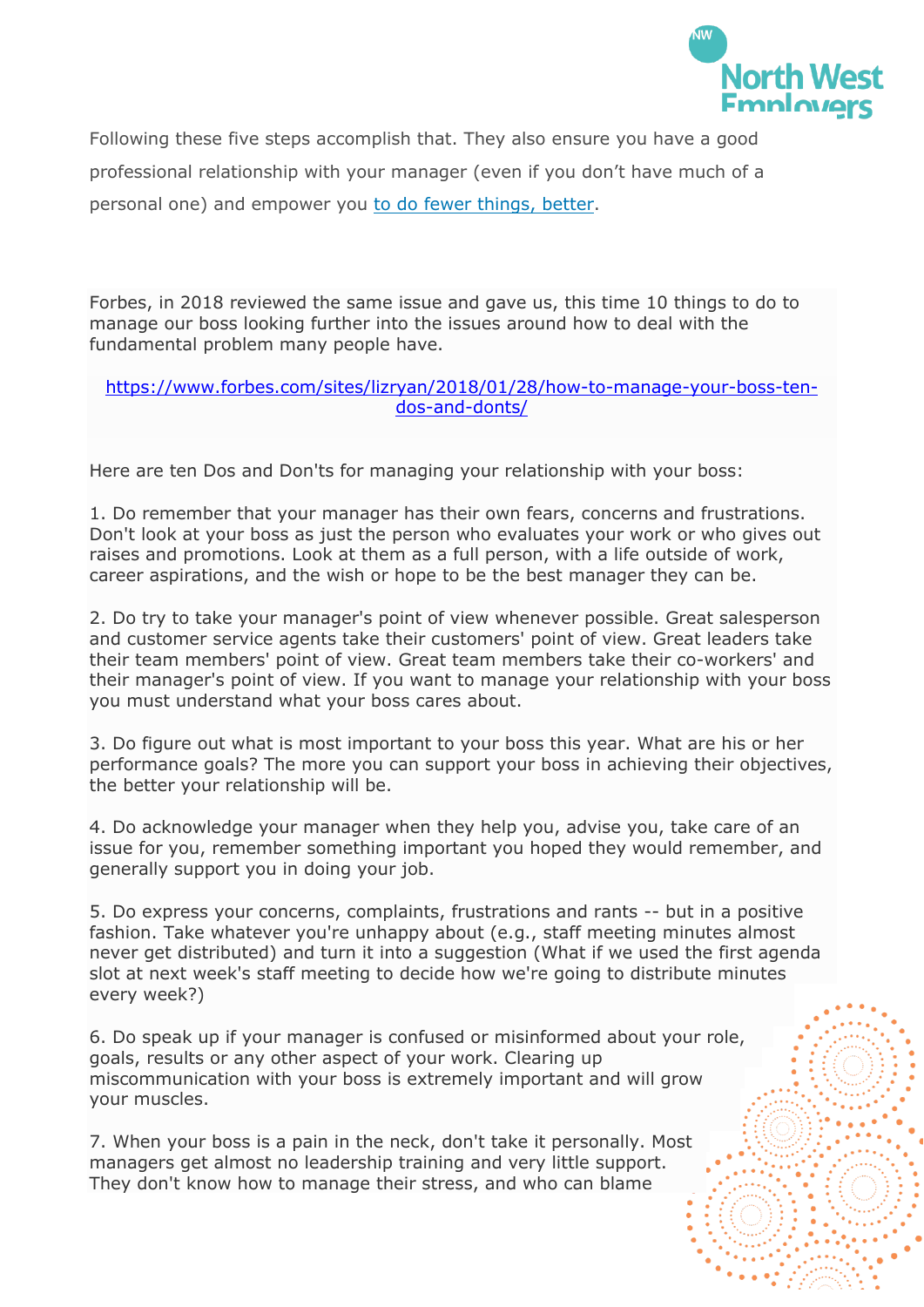

them? Don't take abuse from anyone at work, but if your boss is short with you don't label him or her an idiot or bully or label yourself a failure. Neither is true. You're fine and your boss is fine, and work is a stressful place.

8. When Greg is in his calm mode, reinforce him like crazy. Tell him "This is the kind of amazing brainstorming we need to do before we have to build another one of those customer reports."

9. Think about what you want over the long term, way beyond this job, and how this position will help you reach your long-term goals. You don't have to become best friends with Greg or become his favourite employee. You can rise up in altitude through this experience. You can take charge of your workplace relationships by looking at your role in them!

10. Finally, acknowledge yourself for owning your relationships — because not everybody does. Not everybody can get out of their hurt and fear enough to see how we can all reinforce one another.

#### **Ten Don'ts for Managing Your Boss**

1. Don't start a conversation with your boss when you're mad or upset. Wait until you calm down.

2. Don't fall into a win/lose mentality and start counting the number of times your boss said "yes" to one of your requests versus the times they said "No." It is easy to compare yourself to other employees or start to think "My manager doesn't like me." That's a waste of your energy. Focus on your work, your team's work and your mission.

3. Don't go to your manager with a list of complaints. Convert your complaints into practical suggestions whenever you can.

4. Don't ask your boss to adjudicate arguments with co-workers unless you and your co-worker agree there is no alternative.

5. Don't be shy about asking for feedback or asking for advice on a situation you haven't handled before.

6. Don't forget to keep your manager informed of positive things you hear about the team, the company and your manager him-or-herself. Nobody gets enough acknowledgment!

7. Don't assume your boss knows important news you hear or read during the day. If you think the new information would be valuable to your manager, pass it on.

8. Don't bash your manager to other employees, or vice versa.

9. Don't ask your boss to solve tiny problems you could solve on your own.